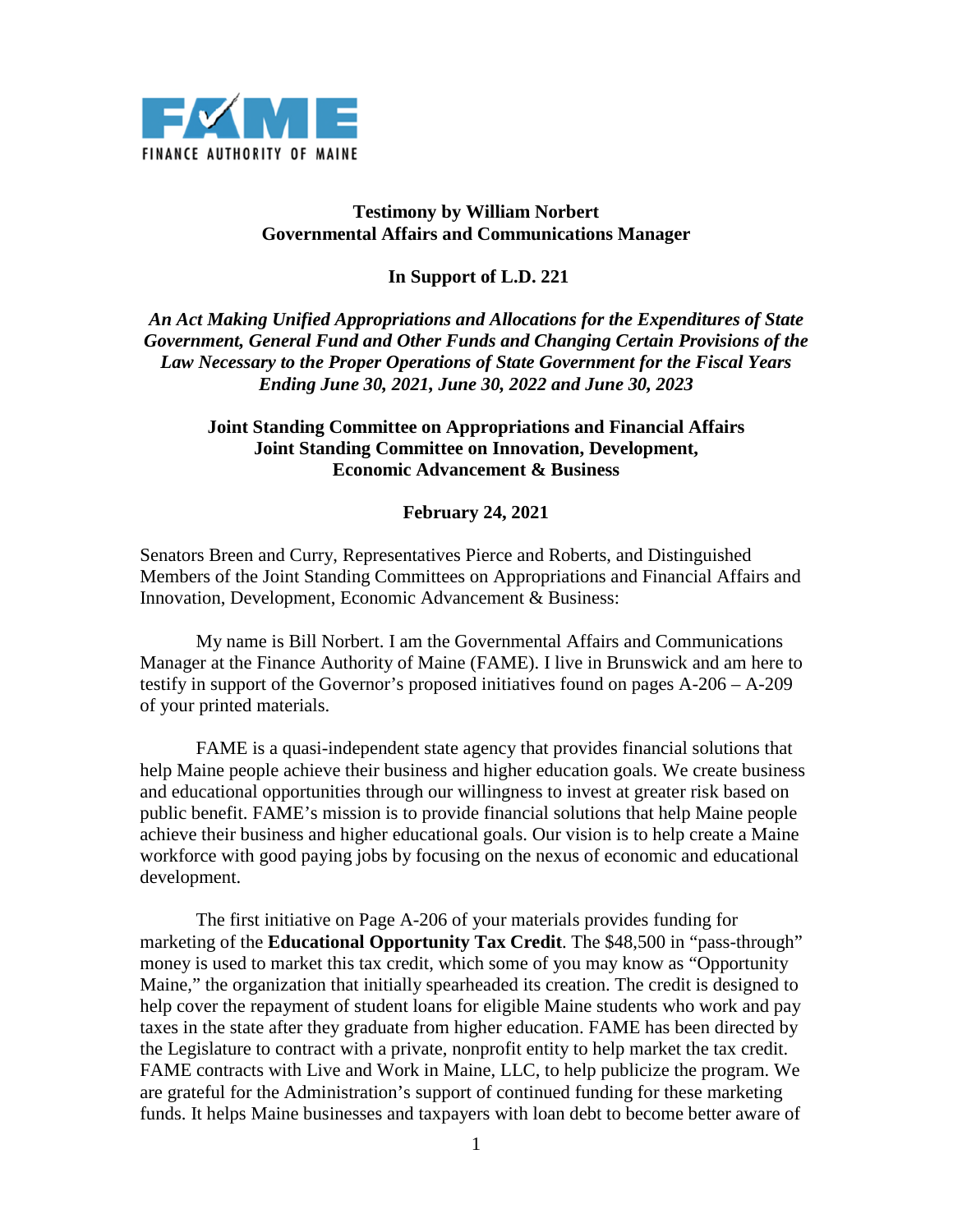this important and underutilized tool for workforce attraction and retention. Live and Work in Maine, LLC has been doing a good job at increasing awareness of this credit. Among other things, they have been targeting graduating Maine students and former Maine residents in order to retain and attract them to Maine.

The second initiative is found on Page A-207 of your materials and concerns Fund for A Healthy Maine allocations to the **Maine Dental Education Loan and Loan Repayment Programs**, which are administered by FAME. The initiative provides flatfunding of \$237,740 in each year of the biennium.

The Maine Dental Education Loan and Loan Repayment Programs provide needbased, forgivable loans of up to \$25,000 annually to Maine residents pursuing postgraduate education in dentistry and loan repayments up to \$25,000 annually for dentists providing services to underserved populations in Maine. The proposed initiative will allow for the selection of new participants in the program and provide continued funding for students needing loans and loan repayment as dentists practicing in underserved areas in Maine. FAME will be able to meet its commitment to existing program participants, as well as add approximately four new participants. A commitment in this program is four years for both students receiving loans and for dentists receiving loan repayments. FAME has been able to leverage money in this program twice in the loan repayments program: once through a Health Resources and Services Administration (HRSA) grant, and another time with Delta Dental money. Thus, the program has been efficient and innovative.

The third initiative relates to the **Maine Area Health Education Centers** (AHECs) and is found on Page A-207 of your printed materials, as well. This initiative proposes flat funding of \$110,000 in FY 21-22 and \$110,000 in FY 22-23. This is "passthrough" money which FAME transfers to the University of New England, which helps to fund the rural health workforce development programs in the Area Health Education Centers located in Bangor, Farmington and Presque Isle. These funds are matched 1:1 by HRSA.

The AHEC network works to alleviate shortages of health professionals in Maine's rural and underserved areas by actively engaging with academic and community partners to:

- Encourage Maine youth and mid-career professionals to explore health careers and create a "pipeline" to target those Maine residents, particularly those from rural areas with the most likelihood of staying within Maine to live and work;
- Provide rural, community-based clinical training experiences for medical and other health professions students. Evidence shows that where students' initial placements occur creates a likelihood that they will return to practice in those communities;
- Support practicing health professionals with continuing education and distance learning opportunities to train and retain Maine health professionals within the state of Maine.

The fourth initiative pertains to the **Foreign Credentialing and Skills Recognition Revolving Loan Program Fund**. It may be found on page A-208 of your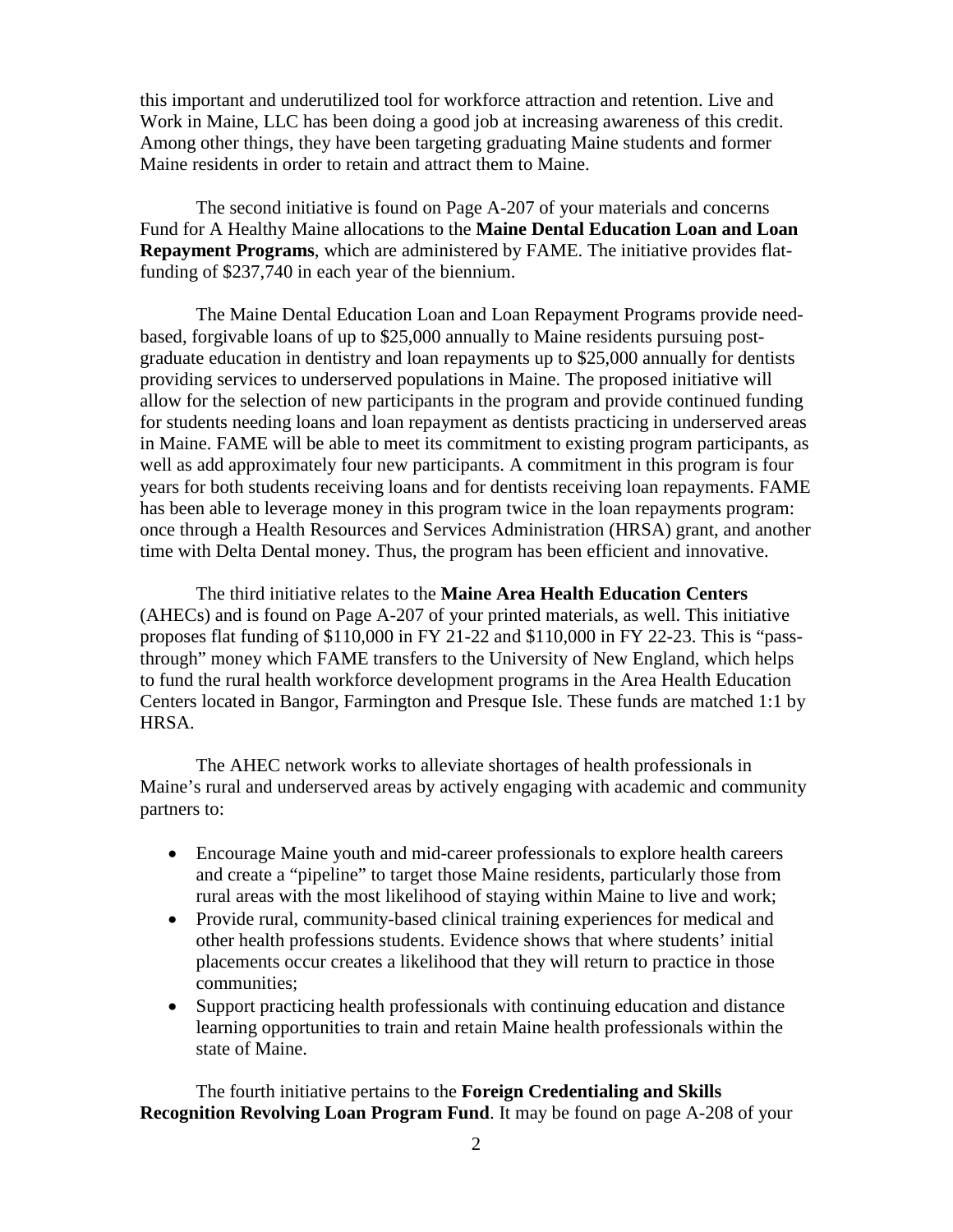materials and proposes continued funding of \$75,000 in each year of the biennium. This program was established recently to provide small loans to assist eligible immigrants living in Maine who are not yet eligible to work in the United States. Loans up to \$700 are available to help pay for the costs associated with the process of becoming workready while waiting for issuance of a work permit by federal immigration authorities.

The fifth initiative relates to the **Small Enterprise Growth Fund**, which does business as the Maine Venture Fund. It is found on page A- 208 of your printed materials. The initiative proposes to continue the \$500,000 in ongoing funding for the Maine Venture Fund. FAME administers the money for this separate and independent entity. It is a professionally managed fund that invests exclusively in Maine-based companies that demonstrate a potential for substantial growth and success that will contribute to Maine's prosperity. John Burns is the managing director of the Fund, and he is also submitting testimony in support of this initiative.

The sixth initiative, found at Page A-209 of your materials, maintains current funding levels for FAME's **Student Financial Assistance Programs** in the amounts of \$17,670,394 in FY 21-22 and FY 22-23 of the biennium. The programs funded through this line of the budget include the Maine State Grant Program; the Educators for Maine Program; the Maine Health Professions Loan Program; the Maine Veterinary Medicine Loan Program; and the Doctors For Maine's Future Scholarship Program.

FAME is deeply appreciative of Governor Mills's continued support for these programs that benefit Maine students. The **Maine State Grant** is the state's basic needbased undergraduate grant program. We award on average approximately 12,500 Maine students a maximum grant of \$1,500 annually (full-time) and \$750 (part-time) through this appropriation. Over the years, the Legislature has continually emphasized the preeminent position of this program amongst FAME's higher education programs, and we have, accordingly, given it top priority in General Fund budgeting. During the last Legislature, additional funding was approved to target Maine adult learners through this program so they may return to school, complete their credentials, and participate meaningfully in the economy. 1,337 adult learners benefitted the first year of the program. Targeting Maine State Grant dollars to adults returning to complete a credential of value aligns with the Maine Spark goal of helping 63,200 adults attain a credential of value by 2025. The Maine Legislature also has adopted a goal that 60% of Maine's workforce should hold a credential of value by 2025.

Another program funded through this line of the budget is the **Educators for Maine Program.** The Educators for Maine Program is a merit-based forgivable loan of no less than \$3,000 for Maine undergraduate students and no less than \$2,000 for Maine graduate students annually pursuing initial certification as a teacher, including speech pathology or a career in early childhood education. Loans are forgiven if the student teaches or serves as a speech pathologist in an eligible elementary or secondary school or a quality child care program in Maine. The program currently funds about forty new loans and approximately seventy-five renewals per year.

The **Maine Health Professions Loan Program** is also a part of this budget line. The program features a repayable loan of up to \$25,000 per year for Maine residents